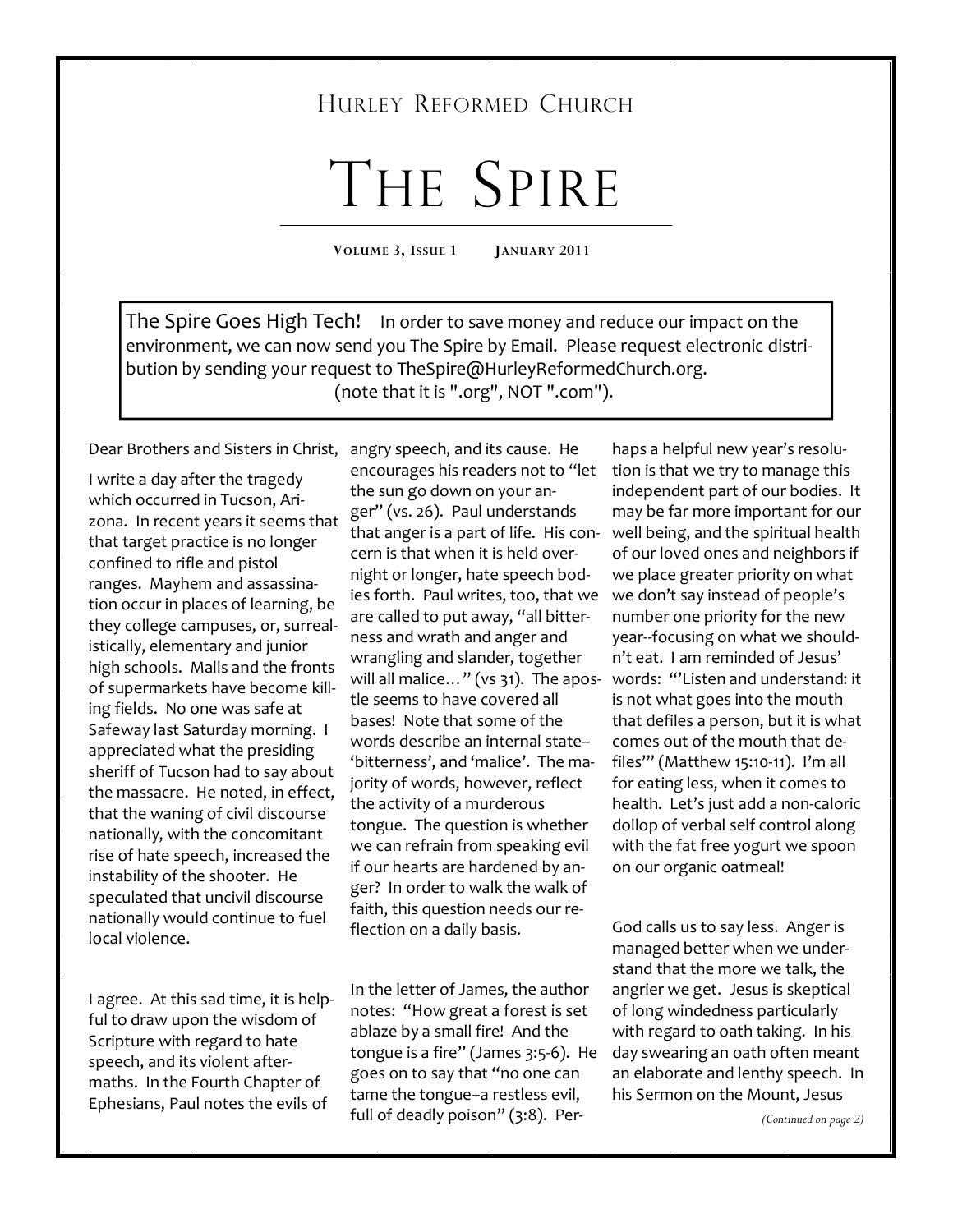#### VOLUME 3, ISSUE 1 PAGE 2

#### *(Continued from page 1)*

states: "Let your word be 'Yes', 'Yes', or 'No', 'No'; anything more than this comes from the evil one" (Matthew 5:37). What would happen to our neighborhood, and what internal changes would we ourselves derive if we said less? (What a hard concept for a minister to grasp!). Today we are awash in televised talking heads. I am guilty as the next of listening to the Glen Becks, Bill O'Reillys, and Keith Olbermans, although a resolution of mine is to abandon religiously, philosophically. May we speak in tones the vapid morality and thinking of such in our new year. Whether the pundit is conservative or liberal, they all share the propensity to ramp up angrily as their verbal tide rises. So do we. May we have the wisdom to count to ten, or twenty, or one hundred in order to mitigate or abandon our own angry natures.

Finally, I think we need remind ourselves that uncivil discourse, and out-and-out hate speech is lucrative in our society. Verbal meanness is amazingly profitable. It may seem as if the rants of a Rush Limbaugh ride ideological currents alone, and it may to some extent. I'm sure Rush Limbaugh believes what he spews on the radio. But hateful ideology is sweetened by the millions he earns. My prayer is that we become kinder and gentler in our assessment of others particularly those who disagree with us politically, which betoken the hope, the passion, and the courage of Jesus in Nazareth. May this year be special in your walk of faith.

In Christ's service,

Doc Bob

### *BIRTHDAYS*

#### *January*

| Keelan Tucker          | 10, '94 |
|------------------------|---------|
| Melissa McGraw         | 11, '95 |
| <b>Blake Soshensky</b> | 18, '08 |
| Ryan Helm              | 28,09   |
| Hatherly Tucker        | 29, '96 |
| Samantha Bostic        | 30, '94 |
|                        |         |

| Andrew Maxwell      | 1              |
|---------------------|----------------|
| Nicole Provenzano   | 4              |
| Thomas Horvers      | 5              |
| Russ Lewis          | $\overline{7}$ |
| <b>Fred Suppies</b> | 7              |
| Carla Paton         | 8              |
| Joe Ulrich          | 9              |
| Cheryl Lafiandra    | 10             |
| Marcy Rell          | 10             |
| Dolores Wyncoop     | 12             |
| MaryLou Christiana  | 12             |
| Clarence Jansen     | 13             |
| Shawn Haran         | 13             |
| Doug Constant       | 15             |
| Glenn Decker        | 17             |
| <b>Wally Cook</b>   | 17             |
| <b>Tim Cook</b>     | 17             |
|                     |                |



| Linda Dux            | 18 |
|----------------------|----|
| Lee Gable            | 18 |
| Helsley, Wendy       | 19 |
| <b>Brandon Paton</b> | 20 |
| Shannon Tucker       | 21 |
| Michael Christiana   | 21 |
| Alex Milne           | 22 |
| Cathy Winnie         | 23 |
| Alma Strickland      | 24 |
| Doris Alden          | 24 |
| Kelly Maggiore       | 24 |
| Kelly Dux More       | 25 |
| Sheila Jansen        | 25 |
| Morgan Burgess       | 26 |
| Tom Harkin           | 27 |
| Doreen Lyke          | 28 |
| Mitchell Kurtz       | 30 |
|                      |    |

| February              |                |
|-----------------------|----------------|
| Kayley Jansen         | 3, '96         |
| Douglas Woodard       | 6, '92         |
| Morgan Schaffrick     | 7, '96         |
| Chris Decker          | $\overline{2}$ |
| Dean Baker            | 2              |
| Drew Wonderly         | 3              |
| Robert Kindt          | 4              |
| Stacy Schoonmaker     | 7              |
| Molly Nicholas        | 8              |
|                       |                |
| <b>ANNIVERSARIES</b>  |                |
| January               |                |
| Rev & Esther Stickley | 2              |
| George & Renee Nekos  | 4              |

- George & Renee Nekos 4 Donna & Bill Brundage 3
- Ruth & Tom Harkin 6

## Badminton anyone!



Interested in joining a team at church? Contact Terry Conlin at 339-5648 for details.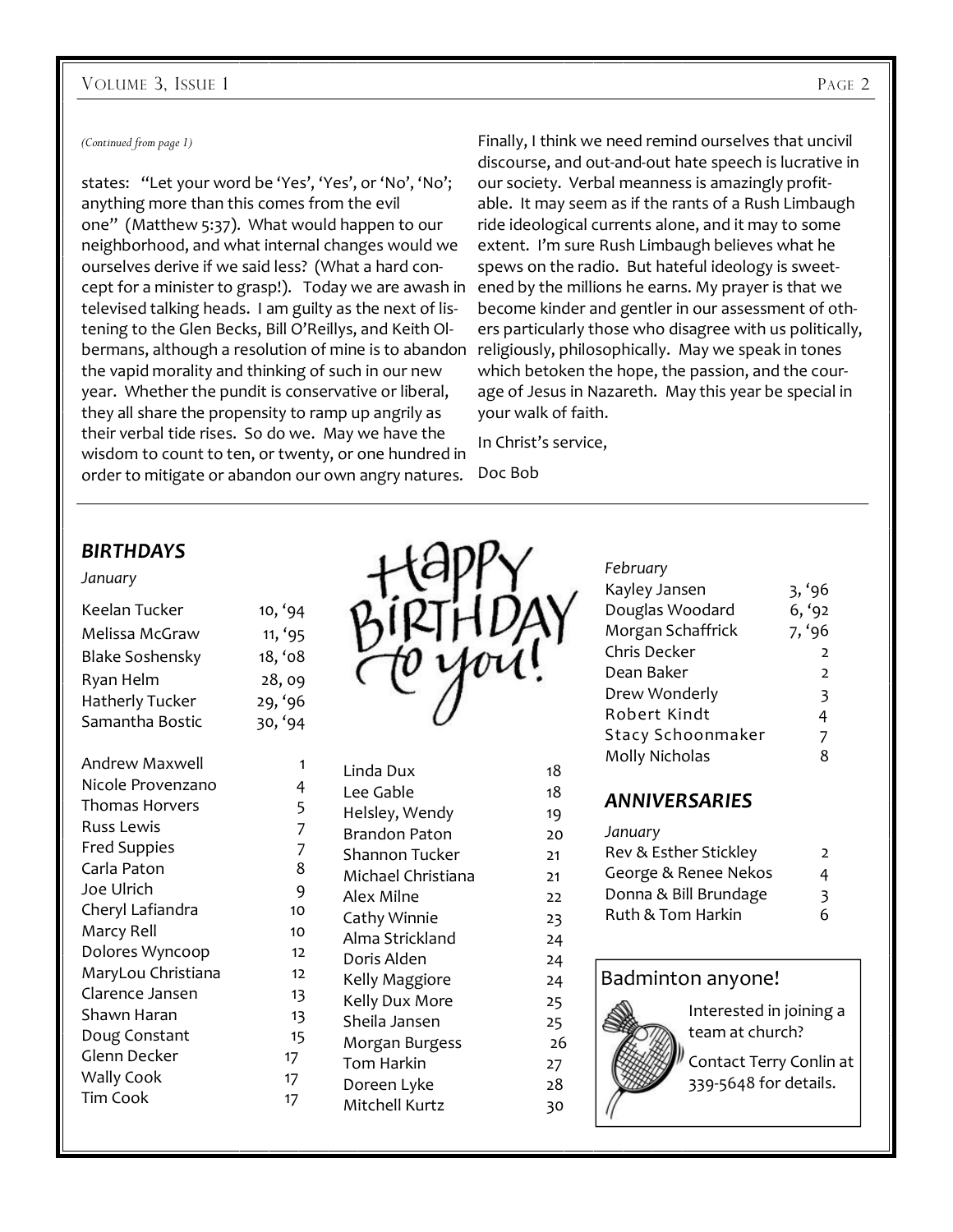#### S G K Т C  $\mathbf{I}$ . Е Y A R D F. N C

We hope you made some very special memories with your family and spent lots of time celebrating our Saviour's birth. Family is what keeps us glued together, add in some special friends and life doesn't get any better than that. We give thanks for those who have

past before us and keep their presence alive in our hearts. We hope that you feel the warmth of family each day throughout 2011. Please stop and visit Stickley Gardens, a place where our church family is remembered forever.

FOR MORE INFORMATION ON THE COLUMBARIUM, PLEASE CONTACT ANY OF THE COMMITTEE MEMBERS. LISA LONGTO (331-1438) CHAIRPERSON . JIM PIRRO (383-0079) TREASURER . ESTHER STICKLEY (331-2919) JERRY FINK (246-6567) SECRETARY . DIANA CLINE (338-7276) CONSISTORY LIAISON

A SACRED PLACE OF BEAUTY AND CONTEMPLATION. (LOCATED ON THE SOUTH LAWN OF THE CHURCH)

# *Youth Group*

Winter is definitely here! As it gets colder the Hurley Reformed Church's Youth Group would like to thank those who donated their hats, scarves and blankets, and other presents to those in need. The gift tags were flying off the giving tree and more gifts were coming in. We were able to collect and wrap many presents for five families in need.

On December 3 we went caroling in the community. This year we went to 16 homes & sang a few carols. Thank you to all of the homeowners who we serenaded. We had a great time & from the feed back we have received you did as well. We ended our night with hot cocoa at the Stickley's. Thank you Rev and Esther for doing this for us year after year. It was a wonderful start to the holidays.

The Youth Group held its babysit-

ting annual night on December 11 $^{\rm th}$ . Once again it was a huge success. Parents were able to get out and Christmas shop or just relax while their children were taken care of by for our retreat. We are looking at Youth Group members. We were able to raise \$65 for the American Cancer Society. After babysitting we held a sleepover. Even though the hall was a little cold we had a great time.

As we look forward to the New Year, we have many activities planned which include the following:

The annual "souper bowl" chili sale will be held on February  $6<sup>th</sup>$ . The Youth Group will be preparing chili on Saturday, February 5<sup>th</sup>. Please sign up for your quart of chili after church at one of the tables in Schadewald Hall.

On February 6 we will be going snow tubing. This activity is opened Year. up to EVERYONE so, if you would like to do this with us please contact/see Melinda Herzog.

The Youth Group will once again participate in a retreat weekend this Spring. The Youth Group has decided to seek out a new venue a retreat in Pennsylvania for April. The camp will provide us with many church related activities, as well as rock climbing, and paint ball. We will be doing all of these activities while learning about ourselves, our team, and our God. The Brooks BBQ that will be held on March  $1<sup>st</sup>$  will help us pay for our retreat.

As a reminder to all those interested in joining the Youth Group or are already members, there will be a meeting on January 9 and February 6. Anyone who is from grade 5<sup>th</sup> and up is welcome to come.

 Hope everyone has had a great holiday and an even better New

Youth Group of the Hurley Church

The youth group is once again sponsoring the Brook's BBQ: Tuesday March 1st ... watch for more information, and don't miss out—YUM!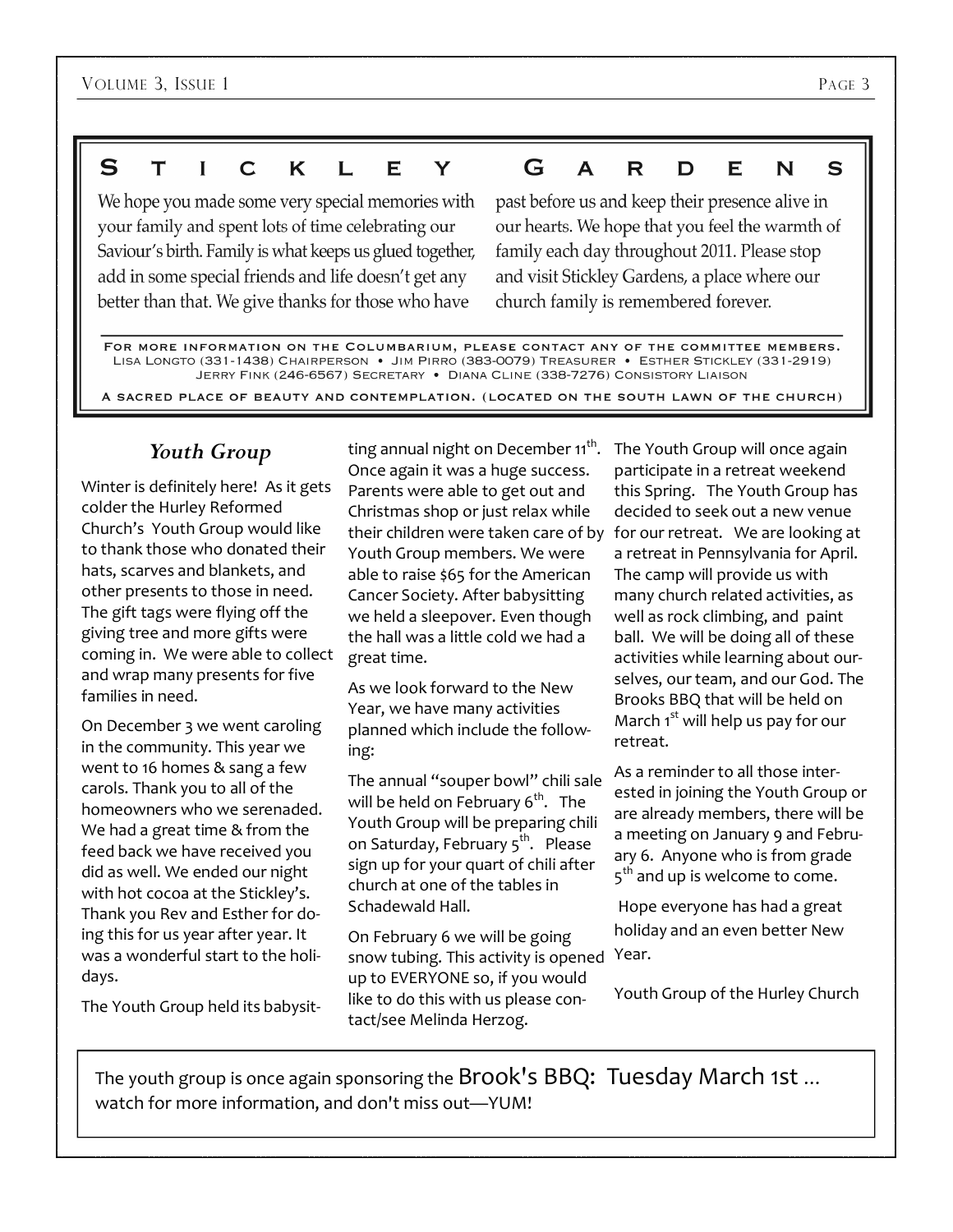From the Finance Committee . . .

|                                     | 2010              | 2010           |
|-------------------------------------|-------------------|----------------|
| <b>INCOME</b>                       | <b>Budget</b>     | <b>Actuals</b> |
| <b>Envelopes</b>                    | 140,000           | 132,200        |
| Loose Plate                         | 12,000            | 16,574         |
| Env. Special - Missions             | 3,500             | 7,626          |
| <b>Building Fund</b>                | 6,500             | 5,331          |
| <b>Estates</b>                      | 5,600             | 7,006          |
| <b>Invest. Div &amp; Interest</b>   | 8,500             | 6,600          |
| Bldg. Usage                         | 12,400            | 16,765         |
| <b>Church School</b>                | 1,400             | 636            |
| <b>Women's Guild / Quilters</b>     | $\mathbf{\Omega}$ | 1,000          |
| <b>Stone House Day</b>              | 9,500             | 9,592          |
| Misc. Dinners                       | 4,600             | 7,919          |
| <b>Denominational Fees</b>          | 19,422            | 8,313          |
| <b>Misc</b>                         | 800               | 1,661          |
| <b>Cell Tower Income</b>            | 13,800            | 13,200         |
| <b>Operating Income</b>             | 238,022           | 234,423        |
| Transfer from Savings / Investment: | 6,500             |                |
| <b>Total Income</b>                 | 244,522           | 234,423        |

# **EXPENSES**

| <b>Pastoral and Personnel</b>       | 127,715 | 127,183 |
|-------------------------------------|---------|---------|
| Finance & Admin                     | 38,002  | 41,796  |
| Worship                             | 2,130   | 1,401   |
| <b>Property &amp; Maint. Basics</b> | 45,075  | 28,860  |
| <b>Program &amp; Activity</b>       | 1,900   | 1,468   |
| Education                           | 1,500   | 1,439   |
| <b>Missions</b>                     | 23,000  | 23,442  |
| <b>Fund Raising</b>                 | 6,600   | 6,099   |
| <b>Total Expenses</b>               | 245,922 | 231,688 |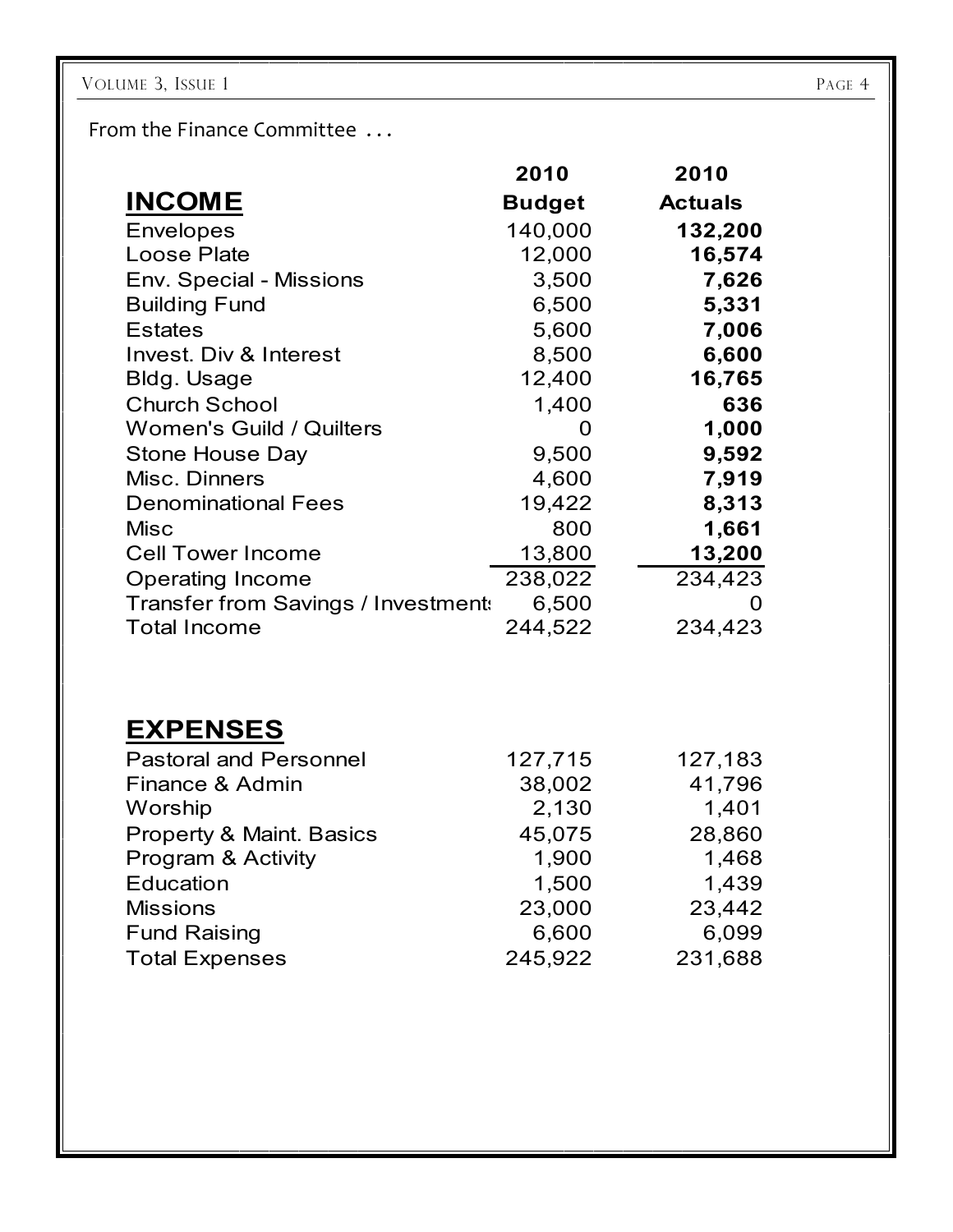# *Missions News*

As you know our Mission focus this past year has been to support local organizations/groups who provide food, clothing and shelter to those in need in our community. We will continue that needed mission in 2011 by using our January Mission envelope (or one in the pew) to assist Ulster County Habitat for Humanity, an organization which provides resources and materials to build homes so that people can lift themselves out of poverty housing. Ulster County Habitat for Humanity has built 9 homes in Ulster County and recently accepted delivery on a 10th to be built on Codwise Street in the town of Ulster.

Linda Dux

# *First Reformed Church of Boonton*

#### Pastor Andrew J. Topp

". . . Consolation Center is now caring for and raising 25 girls! . . . When we are finished with the project, this number will hopefully be able to grow to 50 girls."

"Our main housing construction is about 85% complete. We have converted six shipping containers into  $\bullet$ comfortable housing as a kitchen, dining room/office, shower room, and distribution center. Currently there is a good water supply with a solar-powered well pump. Extra water tanks have been added to provide adequate supply if they go several days without sunshine. And we have been able to install a complete solar system providing

## *Benevolences 2010*

A word about benevolence giving. It has been a long standing practice of the Consistory to tithe 10% of our income at the end of each year to worthy mission causes. This year 60% will be given locally and the other 40% to two very deserving agencies:

\$3,500 Queens Galley Feeding Program, Washington Avenue, Kingston

\$3,500 Caring Hands Soup Kitchen, Clinton Avenue Methodist Church, Kingston

\$2,500 Church World Service

through the RCA - Clean Water and Blankets Program

\$2,500 First Reformed Church of Boonton, NJ Consolation Center construction of housing in Haiti to meet the needs of homeless girls (see excerpts below)

Thanks to your generosity we were able to give to God's people through monthly mission envelopes and benevolences approximately \$19,500. When Jesus commanded "feed my sheep" you certainly responded with a banquet!

Thank you, Linda Dux, Mission Chair

**Consolation Center** is a ministry seeking to meet the needs of homeless girls and other needs in the local area. It was begun by Edouard and Djeune Constant using only their own resources. The girls' new home has been built by and is largely supported by donations through International Humanitarian Aid Foundation, Inc., www.ihaf.us and the First Reformed Church of Boonton, www.FRCBoonton.org. We hope and pray that many will hear the call that we have heard . . . To help all those in need living in Haiti, especially the children.

light, 120 volt power, and a refrigerator and freezer."

". . . Our ongoing projects are as follows:

- Cut windows and doors on composting bathroom, add the ventilation system, fixtures, etc.
- Finish the work on one 40-foot container to fit another 12 to 14 girls
- Purchase more mattresses and make bed frames
- Run water and some electric lines to the kitchen container and elsewhere
- Create gravel or concrete path-

ways to reduce the otherwise constant mud that seems to spread everywhere when its wet, and

• Most importantly, we need to raise ongoing sponsorship support for up to 50 girls, which, costs about \$2,000 per child per year for all expenses"

"Our next big project is the building of a Christian school. A church in Iowa has already donated the funds to help us purchase 10 acres of property right next to the Center. For now, we are farming this land but we are at work with plans to build our school on this property."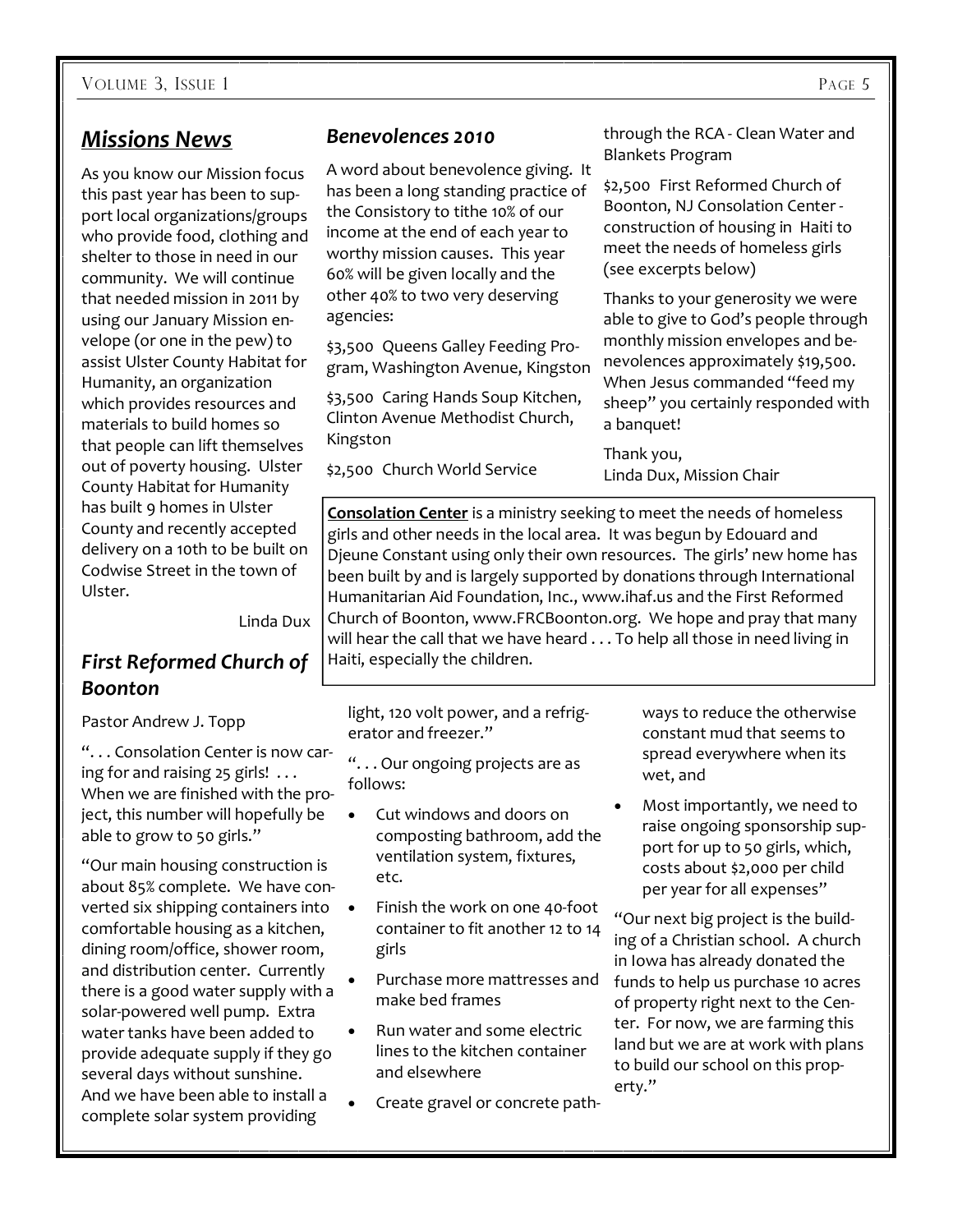# *Women's Guild*

Now that the holidays are over & all of the baking is done you might be saying to yourself "…pecans … I don't think I eat any … I wonder if the Guild has any left." Well, I am happy to tell you that we do. We still have chocolate covered, cinnamon glaze, & pecan clusters. But, we have no more plain left…sorry about that. So, please purchase yours after church before they are gone for the season.

Even though the morning was a little icy, that didn't stop the wonderful smells, tastes & the bountiful amounts of cookies that just kept coming in for the cookie walk. Thank you to Shirley Burns & Natalie Woodard for chairing this annual event. Thank you….thank you to all of the bakers, cookie servers & the check out ladies that helped with this event. Also, a HUGE thank you to everyone who purchased cookies. We made a little over \$800 with this fund raiser. It was a wonderful addition to the holidays.

We will be holding our Annual Birthday Party on 1/23/11 during coffee hour. Please go to the table that has the month that you were born in & see who else

shares your same month. It is fun to see who is the oldest/youngest at your table. Please stay so we can sing and wish each a Happy Birthday!! Thank you to Karen Schiff & Sandy Emrich for chairing this event.

We won't be having a meeting for a few months but if you have a need or an idea don't wait till a meeting to share it with us. Let us know right away.

Calendar of events: 1/23/11--Annual Birthday Party 3/20/11 - Butterfly Exchange

We invite all women of the church to be apart of the Women's Guild. You don't have to be a member of the church to be a part of our group. We meet right after church in the Dutch Room. So, come & see what we are all about!

Wishing you & your family a Happy New Year,

Sandy Emrich,

President

# Upcoming Garden Club Activities

The HRC Garden Club itinerary for the rest of the winter/spring is as follows:

- February Guest speaker, the topic is Butterflies. Everyone is welcome.
- March Spring gardening: how to make good soil and use compost
- April 3 How to preserve flowers
- May 1 How to make a container gardens; a hands on/get dirty workshop to be held outside, weather permitting
- June 5 Our Annual Plant Exchange in Schadewald Hall



Anyone interested in plants and flowers is welcome to join us any time. We meet downstairs in Sunday School Room 12 at 11:30. Bring a cup of coffee and a snack with you.

COFFEE (regular and decaf)

Sincerely, Ellen Richards

Food Item for January and February—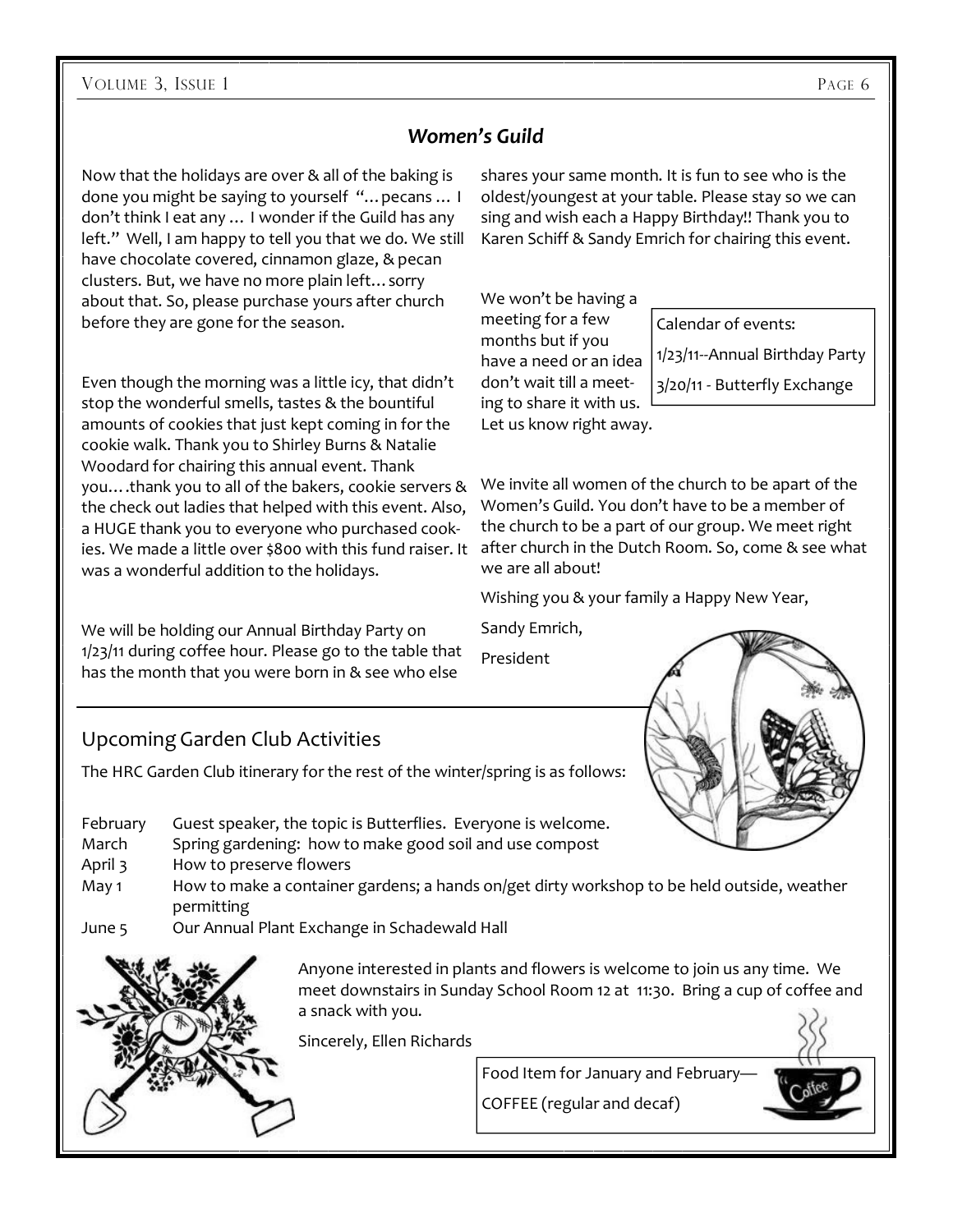| I/10/2011 2:49 PM                                                                                                                                                                                |                                                                                                |                                                                                                             |                                                                                          |                                                                                                                 |                   |
|--------------------------------------------------------------------------------------------------------------------------------------------------------------------------------------------------|------------------------------------------------------------------------------------------------|-------------------------------------------------------------------------------------------------------------|------------------------------------------------------------------------------------------|-----------------------------------------------------------------------------------------------------------------|-------------------|
|                                                                                                                                                                                                  |                                                                                                |                                                                                                             |                                                                                          | 7:00pm Significant Woman (Room<br>7:00pm Men's Group (DutchRm)<br>7:30pm Al-non (Room 12)                       | VOLUME 3, ISSUE 1 |
|                                                                                                                                                                                                  |                                                                                                |                                                                                                             |                                                                                          | 6:00pm Dog Training (Hall)<br>7:00pm US Power Squadron (Room                                                    |                   |
|                                                                                                                                                                                                  |                                                                                                |                                                                                                             |                                                                                          |                                                                                                                 |                   |
| 10:00am Worship - Bibles<br>4:00pm Private (HsII)<br>뵹                                                                                                                                           |                                                                                                | 7:00pm Creativity for Christ (Room                                                                          | 7:00pm Troop 20 (Hall)<br>7:00pm Bible Study (DutchRm)                                   | 7:00pm Significant Woman (Room<br>7:30pm Al-non (Room 12)<br>7:00pm Men's Group (DutchRm)                       |                   |
|                                                                                                                                                                                                  | 4:45pm Dog Training (Hall)<br>7:30pm Choir (DutchRm)                                           | 9:00am Quitting (Dutch Room)<br>7:00am Bible Study (DutchRm)<br>5:30pm Dog Training (Hall)                  | (IsH/RmS (Rm9/Hall)<br>7:00pm Hurley Rec (Room 5)<br>7:00pm Writers Group (Room 12)      | 10:00am Genealogy (Rm 12)<br>6:00pm Dog Training (Hall)<br>7:00pm US Power Squadron (Room                       |                   |
|                                                                                                                                                                                                  | N                                                                                              | ю,                                                                                                          | М,                                                                                       | 콓                                                                                                               |                   |
| 11:00am Birthday Party Coffee Hour<br>10:00am Worship<br>N                                                                                                                                       | 7:30pm Choir (DutchRm)                                                                         | More Items<br>7:00pm Creativity for Christ (Room<br>7:00pm Book Group (Rm 12)<br>5:30pm Dog Training (Hall) | 7:00pm Troop 20 (Hall)<br>7:00pm Bible Study (DutchRm)                                   | More Items<br>7:00pm Pack 20 (Hall)<br>7:00pm US Power Squadron (Room                                           |                   |
| Set up for Birthday Party (Hall)                                                                                                                                                                 | 7:00pm Woodworkers (Hall)<br>4:45pm Dog Training (Hall)                                        | 9:00am Quitting (Dutch Room)<br>7:00am Bible Study (DutchRm)                                                | 10:30am HNS (Rm9/Hall)<br>7:00pm Writers Group (Room 12)                                 | 10:00am Genealogy (Rm 12)<br>6:00pm Dog Training (Hall)<br>6:00pm Foundation for Youth                          |                   |
| N                                                                                                                                                                                                |                                                                                                |                                                                                                             |                                                                                          |                                                                                                                 |                   |
| 10:00am Worship                                                                                                                                                                                  | 6:30pm Half Moon LEC (Room 6)<br>7:30pm Choir (DutchRm)<br>ÎБ)                                 | 5:30pm Dog Training (Hall)<br>7:00pm Creativity for Christ (Room<br>y                                       | 7:00pm Troop 20 (Hall)<br>7:00pm Writers Group (Room 12)<br>7:00pm Bible Study (DutchRm) | More Ittems<br>7:00pm Significant Woman (Room<br>7:00pm US Power Squadron (Room<br>7:00pm Men's Group (DutchRm) |                   |
| 8:00am Set Up for Funeral<br>Luncheon<br>11:00am Memorial Service Andrea<br>Schaffrick (Sanctuary &                                                                                              | 4:45pm Dog Training (Hall)<br>6:30pm Half Moon/RVW Council                                     | 9:00am Quitting (Dutch Room)<br>7:00am Bible Study (DutchRm)                                                | 10:30am HNS (Rm9/Hall)<br>9:00am HAGC (Dutch Rm)                                         | 11:00am VPW (Dutch Rm)<br>6:00pm Dog Training (Hall)                                                            |                   |
| More Items<br>10:00am Worship                                                                                                                                                                    | 7:00pm GS 5U (Room 6)<br>7:30pm Choir (DutchRm)<br>Î                                           | 7:00pm Troop 20 Committee<br>7:00pm Creativity for Christ (Room                                             | 7:00pm Bible Study (DutchRm)<br>7:00pm Troop 20 (Hall)                                   | More Items<br>7:00pm Little League (Room 6)<br>7:00pm Significant Woman (Room                                   |                   |
| 10:00am Genealogy (Rm 12)<br>12:00pm BSOA Family Banquet (Hall)                                                                                                                                  | 1:30pm Hurley Seniors (Hall)<br>7:00pm Boy Scouts Leaders Meetin<br>4:45pm Dog Training (Hall) | 9:00am Quitting (Dutch Room)<br>7:00am Bible Study (DutchRm)<br>5:30pm Dog Training (Hall)                  | (IsH/RmS) SMH mp00:01<br>4:30pm PC 101 (Dutch Rm)<br>7:00pm Writers Group (Room 12)      | 6:00pm Dog Training (Hall)<br>7:00pm First Capital Corvettes<br>7:00pm US Power Squadron (Room                  |                   |
| More Items<br>10:00am Worship                                                                                                                                                                    |                                                                                                |                                                                                                             |                                                                                          |                                                                                                                 |                   |
|                                                                                                                                                                                                  |                                                                                                |                                                                                                             |                                                                                          |                                                                                                                 |                   |
| anuary 1, 2011                                                                                                                                                                                   |                                                                                                |                                                                                                             |                                                                                          |                                                                                                                 |                   |
| Friday<br>ung/aeg                                                                                                                                                                                | lepsiny                                                                                        | Wednesday                                                                                                   | Iuesauly                                                                                 | Monday                                                                                                          |                   |
| TEOZ AJEniar<br>8.EEu<br>٤<br>೮೫ಜ∞<br>852 J<br>T<br>상상ti<br>승장 tri co++<br>M)<br>NSGo.<br><b>M</b><br>825.<br>z<br>Nthe⊶<br>February 2011<br>⊣<br>ಜಿಕ್ಕು<br>٤<br>k≒≌∾<br>¤≋¤<br>m<br>bitatiun un | 봄찮았다~<br><b>un</b><br><b>MÄLR"</b><br>z<br>tisti a                                             |                                                                                                             |                                                                                          | Hurley Reformed Church<br>anuary 2011                                                                           | PAGE 7            |
|                                                                                                                                                                                                  |                                                                                                |                                                                                                             |                                                                                          |                                                                                                                 |                   |